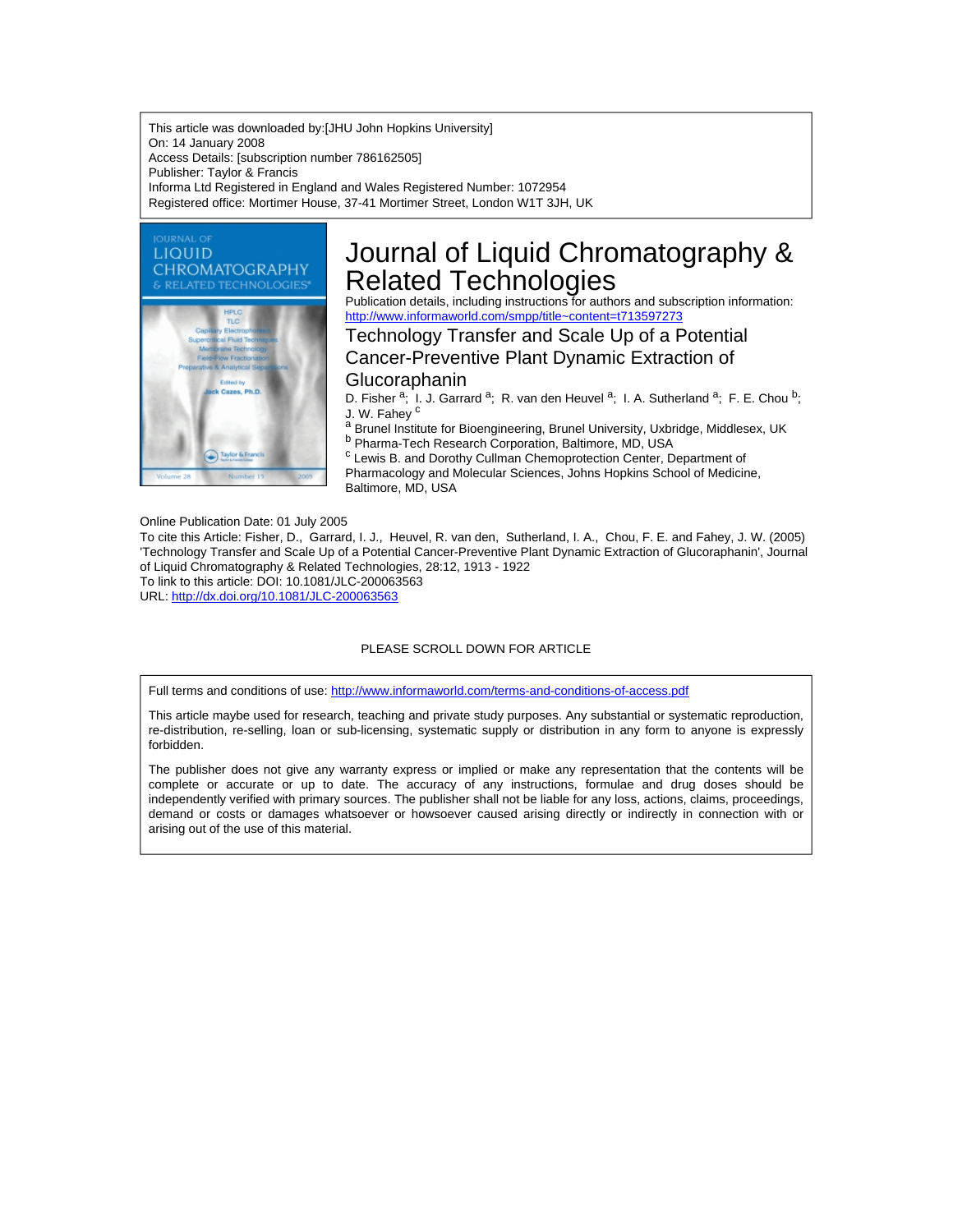Journal of Liquid Chromatography & Related Technologies®, 28: 1913-1922, 2005 Copyright  $\odot$  Taylor & Francis, Inc. ISSN 1082-6076 print/1520-572X online DOI: 10.1081/JLC-200063563

# Technology Transfer and Scale Up of a Potential Cancer-Preventive Plant Dynamic Extraction of Glucoraphanin

D. Fisher, I. J. Garrard, R. van den Heuvel, and I. A. Sutherland

Brunel Institute for Bioengineering, Brunel University, Uxbridge, Middlesex, UK

F. E. Chou†

Pharma-Tech Research Corporation, Baltimore, MD, USA

J. W. Fahey

Lewis B. and Dorothy Cullman Chemoprotection Center, Department of Pharmacology and Molecular Sciences, Johns Hopkins School of Medicine, Baltimore, MD, USA

Abstract: Glucosinolates are anionic, hydrophilic  $\beta$ -thioglucoside N-hydroxysulfates, which are abundant plant secondary metabolites found in cruciferous plants and are of particular interest for their chemoprotective, antioxidant and antibiotic activities. The purification of gluoraphanin (GR), the predominant glucosinolate in broccoli, was achieved using high-speed countercurrent chromatography (HSCCC) with a high salt, highly polar phase system of 1-propanol-acetonitrile-saturated ammonium sulphate-water (1:0.5:1.2:1) on a preparative scale (850 mL capacity) Pharma-Tech HSCCC instrument at ca 700 mg glucosinolates per run in about 3 hours. To scale up the production of glucosinolates the technology was transferred from Johns Hopkins to Brunel Institute for Bioengineering (BIB). Within three days a  $50 \times$  scale up was achieved with comparable target compound recovery and purity using a MIDI-dynamic extraction centrifuge (928 mL capacity) with run times of

† Deceased.

Address correspondence to Derek Fisher, Brunel Institute for Bioengineering, Brunel University, Uxbridge, Middlesex, UB8 3PH, UK. E-mail: derek.fisher@ brunel.ac.uk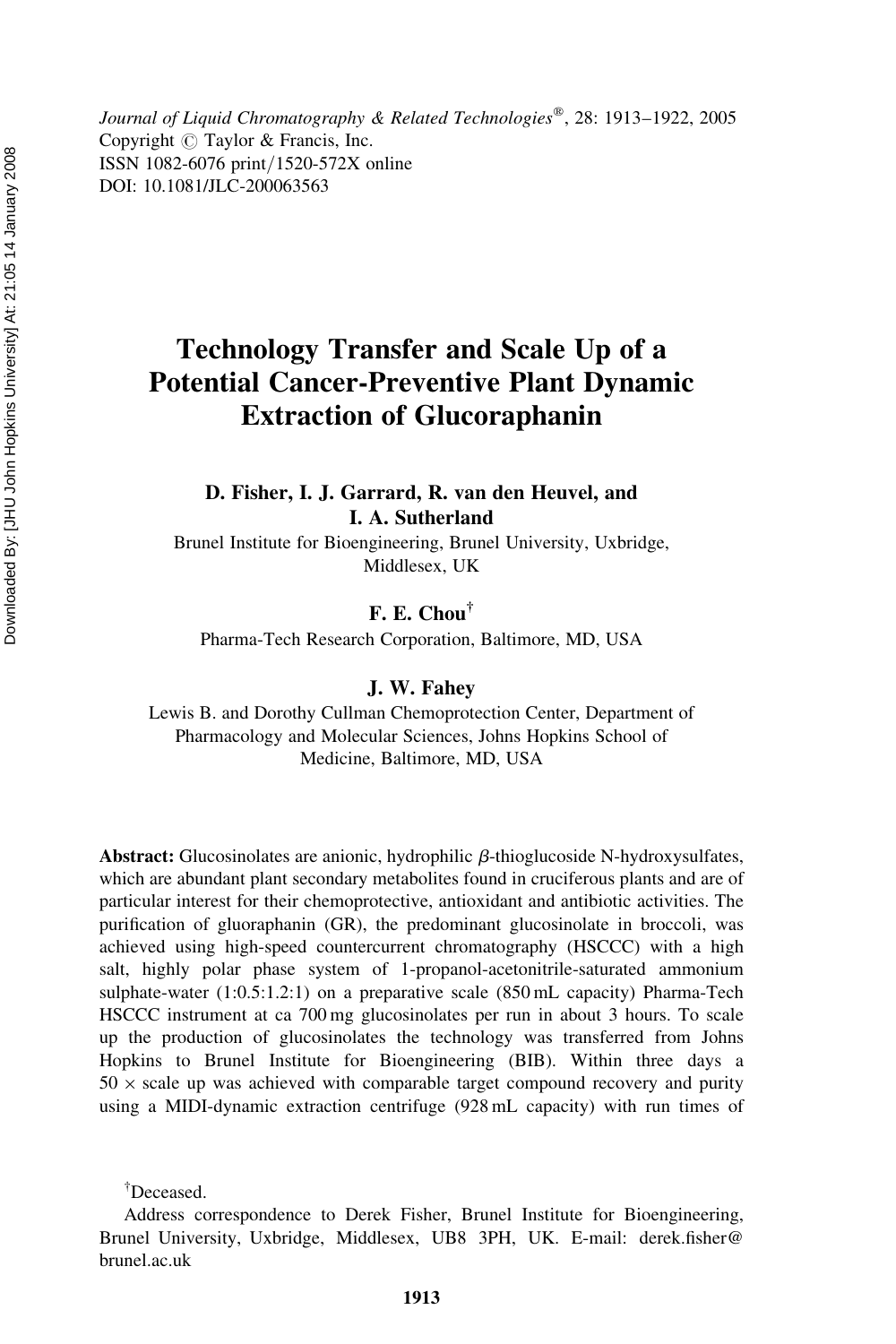30 min and processing loads of 30 mL of ca 50% w/w viscous solutions (15 g injected). The 34 runs processed 589 g of extract producing a total of 52.6 g of 98% pure GR.

Keywords: Countercurrent chromatography, Dynamic extraction, Chemoprotection, Glucosinolates, Glucoraphanin

#### INTRODUCTION

Glucosinolates  $(GS)$  are anionic, hydrophilic  $\beta$ -thioglucoside N-hydroxysulfates, which are abundant plant secondary metabolites found in cruciferous plants and other plant families.[1] They are enzymatically converted to isothiocyanates by myrosinase, a thioglucosidase which coexists in the plant cells and is released upon tissue damage when food is prepared or chewed. These isothiocyanates are of considerable interest because of their cancer chemoprotective, antioxidant and antibiotic activities. Although their cancer-preventive potential was initially described as a result of their induction of Phase 2 enzymes, they have more recently been shown to possess potent antiproliferative, apotosis-promoting, redox regulatory, and phase 1 enzyme inhibitory roles,[1] as well as being directly bactericidal against the carcinogen, Helicobacter pylori.<sup>[2]</sup>

Glucosinolates have potential value as phytochemical components of healthy diets that could be added to functional foods.<sup>[3]</sup> To this end, the isolation of certain members of this class of molecules is of interest. Glucosinolates are water-soluble compounds whose physicochemical properties are dominated by the ionized sulphate and hydrophilic carbohydrate moieties. Recently, Fahey and colleagues<sup>[3]</sup> have purified five glucosinolates by high speed countercurrent chromatography (HSCCC) using a high salt, highly polar system of 1-propanol:acetonitrile:saturated aqueous ammonium sulphate:water (1:0.5:1.2:1) on a preparative scale, using a Pharma-Tech 850 mL capacity,  $160 \text{ m}$  length,  $2.6 \text{ mm}$  bore instrument, running at  $5 \text{ mL/min}$  in normal phase mode, with run times of ca 3 h. This phase system was developed from the ethanol:acetonitrile:saturated ammonium sulphate:water  $(1:0.5:1.2:1)$  systems used by Degenhardt and Winterhalter<sup>[4]</sup> to isolate from red beets the very hydrophilic betalains, which are also  $\beta$ -D-glucosides, but with nitrogen containing heterocycles as aglycones.

The dynamic extraction (DE) method is a recent development of countercurrent chromatography (CCC) introduced by the Brunel Institute for Bioengineering. It provides separations in minutes rather than hours. The DE equipment is more robust than previous HSCCC machines and scale-up to pilot scale has been shown to be both quick and easy. It is being commercialised by Dynamic Extractions Ltd (www.dynamicextractions.com). To distinguish these designs and machines from former CCC instruments, and to highlight the added advantages they provide, we have introduced the term "dynamic extraction" for CCC utilising rotating coils, which can be used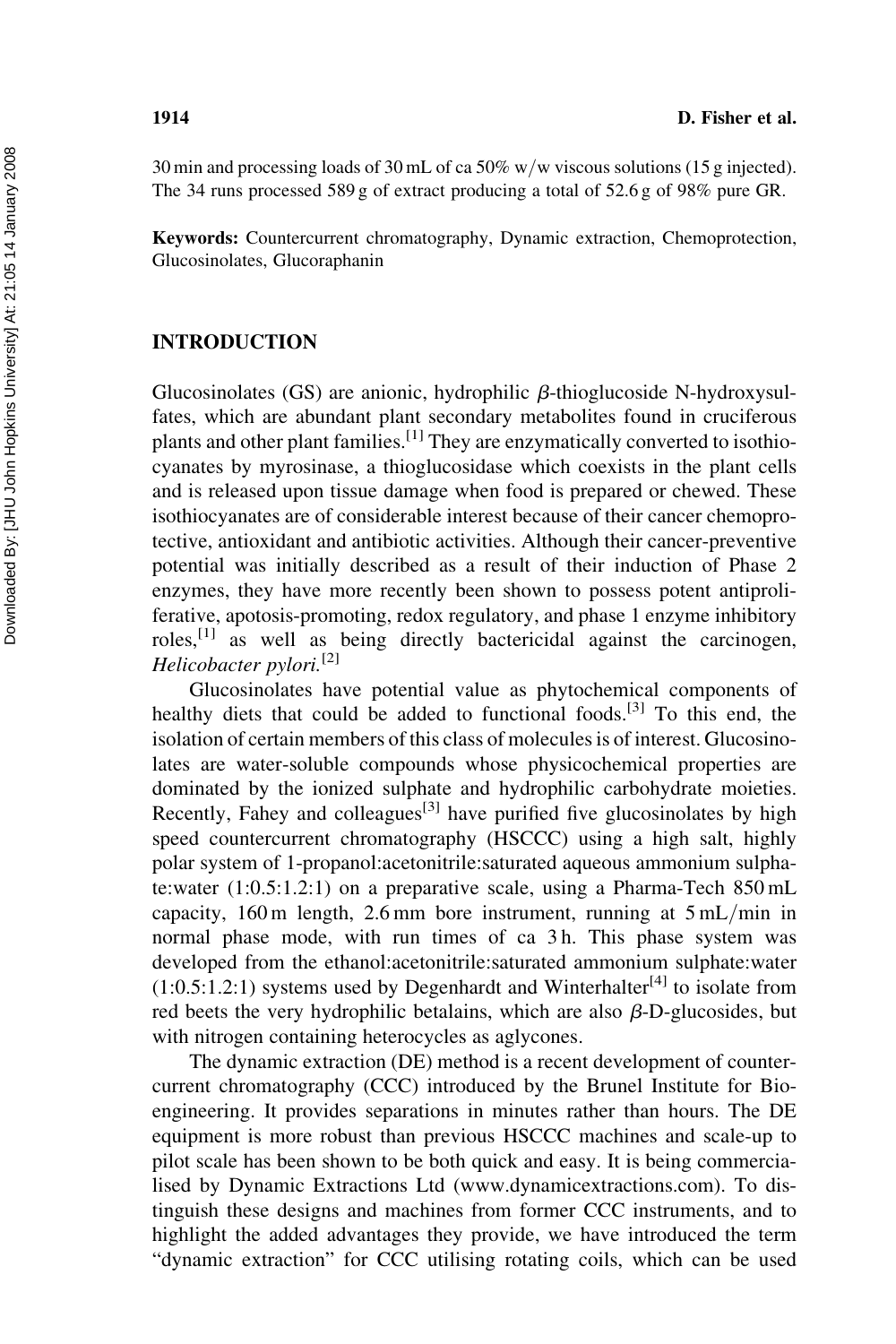#### Dynamic Extraction of Glucoraphanin 1915

for process scale separations.<sup>[5]</sup> Three scales of DE centrifuges are currently available: MINI, MIDI, and MAXI (Table 1).

This paper describes the purification of ca 50 g of glucoraphanin (GR) (Figure 1) from broccoli seed extracts using a DE-MIDI centrifuge. It represents the first stage in the development of a large scale manufacturing process using the DE-MAXI-centrifuge.<sup>[6]</sup>

#### EXPERIMENTAL

#### Materials

1-Propanol, acetonitrile, and ammonium sulphate were all Analar grade (VWR International). Water was deionised (Purite, Thames, Oxon, UK).

#### Preparation of Crude Plant Extracts

Two different types of plant extract were used, both of which finally provided concentrated methanol extracts, which were loaded onto the dynamic extraction centrifuges:

Extract 1. Broccoli seeds were extracted with boiling water and spray dried and delivered as a fine powder, as described in.<sup>[3]</sup> Each gram of powder was extracted with 10 mL of boiling methanol, filtered (Whatman No 1), and concentrated to a syrupy consistency by rotary evaporation at  $50^{\circ}$ C.

Extract 2. Broccoli seeds were extracted with boiling methanol as follows. Seeds (13 kg) were first homogenised dry in a Waring blender, then boiled in methanol (ca 10L) in a steam jacketed kettle (40L), and the extract removed by vacuum filtration (Whatman filter paper) on a large

| Instrument: previous designation | Milli-CCC          | Brunel-CCC          | Pilot-CCC              |
|----------------------------------|--------------------|---------------------|------------------------|
| Insrument: new designation       | <b>DE-MINI</b>     | DE-MIDI             | DE-MAXI                |
| Scale of application             | Analytical         | Prep                | Pilot                  |
| Processing rate                  | up to $mg/h$       | g/h                 | $\text{kg}/\text{day}$ |
| Main rotor radius (mm)           | 50                 | 110                 | 300                    |
| Volume of coils used $(mL)^a$    | 5                  | 1000                | 5000                   |
| Tube diameter (mm)               | 0.8                | 3.6                 | 10                     |
| Tubing length (m)                | 10                 | 90                  | 30                     |
| Max rotor speeds (rpm)           | 2100               | 1400                | 850                    |
| Flow range $(mL/min)$            | $0.25 - 2$         | $5 - 80$            | $100 - 1000$           |
| Typical elution time (min) for   | $5 \,\mathrm{min}$ | $25 \,\mathrm{min}$ | $10 \,\mathrm{min}$    |
| $D = 1$ peak                     |                    |                     |                        |

Table 1. DE centrifuges: comparison of characteristics

a Other coils sizes can be designed.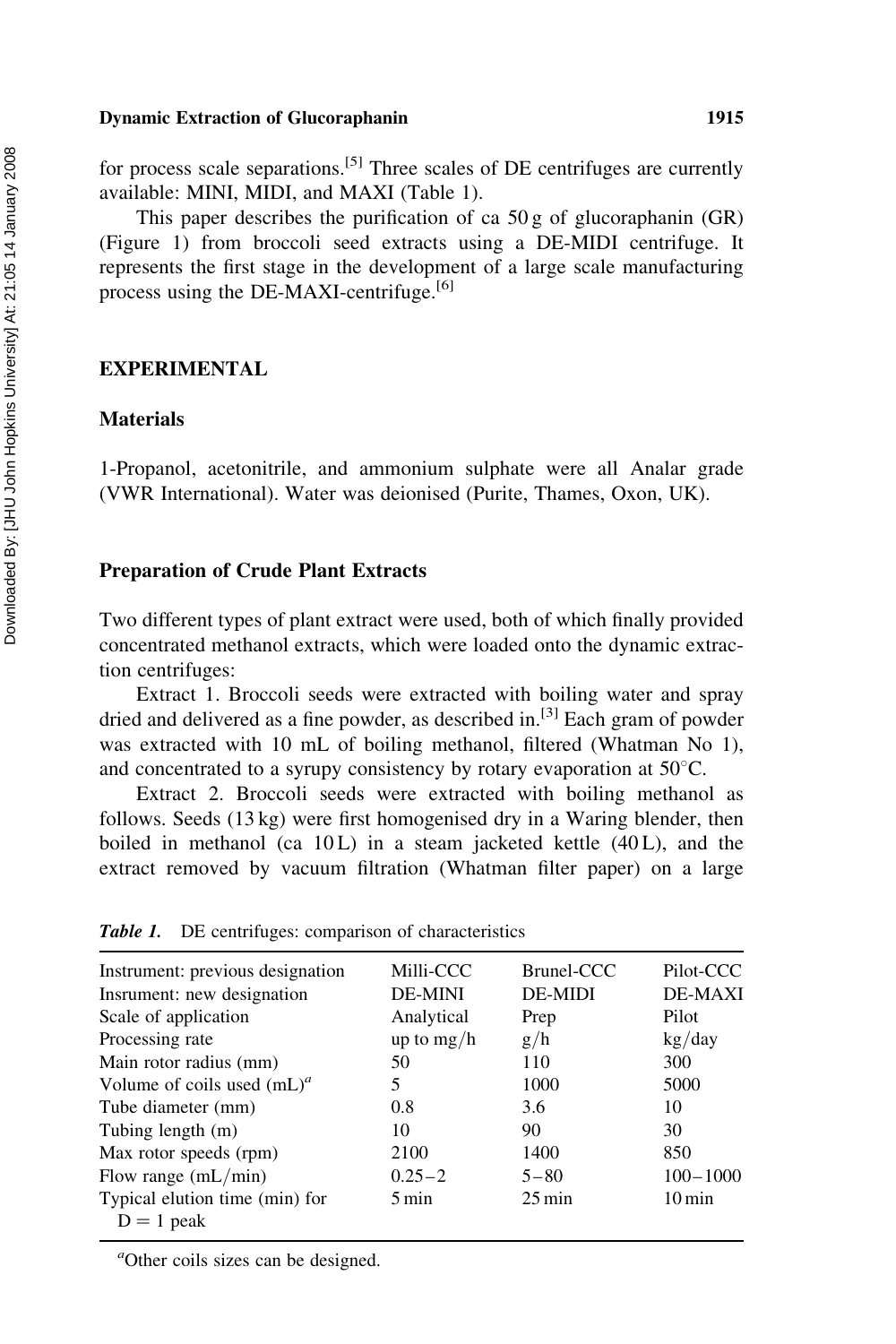

Figure 1. Structures of glucoraphanin and glucoiberin.

Buchner funnel. The residue was boiled a second time with methanol and filtered. The pooled filtrates (ca  $15-18L$ ) were returned to the steam jacketed kettle and boiled with stirring until the volume was reduced to ca 770 mL. The viscous residue contained ca 50 g of GR. It was poured off into a pear shaped flask and residual methanol removed on a rotary evaporator by heating at  $50^{\circ}$ C to constant weight.

#### Preparation of the Phase System

Initially the phase system was prepared as described by Fahey et al.[3] Saturated ammonium sulphate was prepared at  $78^{\circ}$ C by preparing a saturated solution of ammonium sulphate in boiling water, letting this cool to  $78^{\circ}$ C, and decanting the supernatant. This was then mixed with water, n-propanol, and acetonitrile in the volume ratio of 1-propanol:acetonitrile:saturated ammonium sulphate: water of 1:0.5:1.2:1, equilibrated to  $25^{\circ}$ C and the phases separated. This proved too cumbersome a procedure for routine work. Since mixing a saturated ammonium sulphate solution with water is, in fact just diluting, the final ammonium sulphate concentration obtained on mixing the saturated ammonium sulphate (1.2 vol) with water (1 vol) was determined as  $31\%$  w/w by comparing the refractive index to published values.<sup>[7]</sup> This salt solution was directly prepared. The biphasic liquid system (9.2 L) was routinely prepared for the experiments by mixing 1.25 L of acetonitrile with 2.5 L of 1-propanol and 5.5 L of 31% ammonium solution. The later solution was made by dissolving 2008 g of ammonium sulphate in 4469 g of water. After equilibration at  $25^{\circ}$ C, this provided 4.3 L upper organic phase and 4.9 L of lower aqueous phase.

#### Dynamic Extractions: DE-MIDI Centrifuge

A "J" type coil planet centrifuge and control system (Brunel CCC machine re-branded as a DE-MIDI centrifuge) was used with a rotor radius of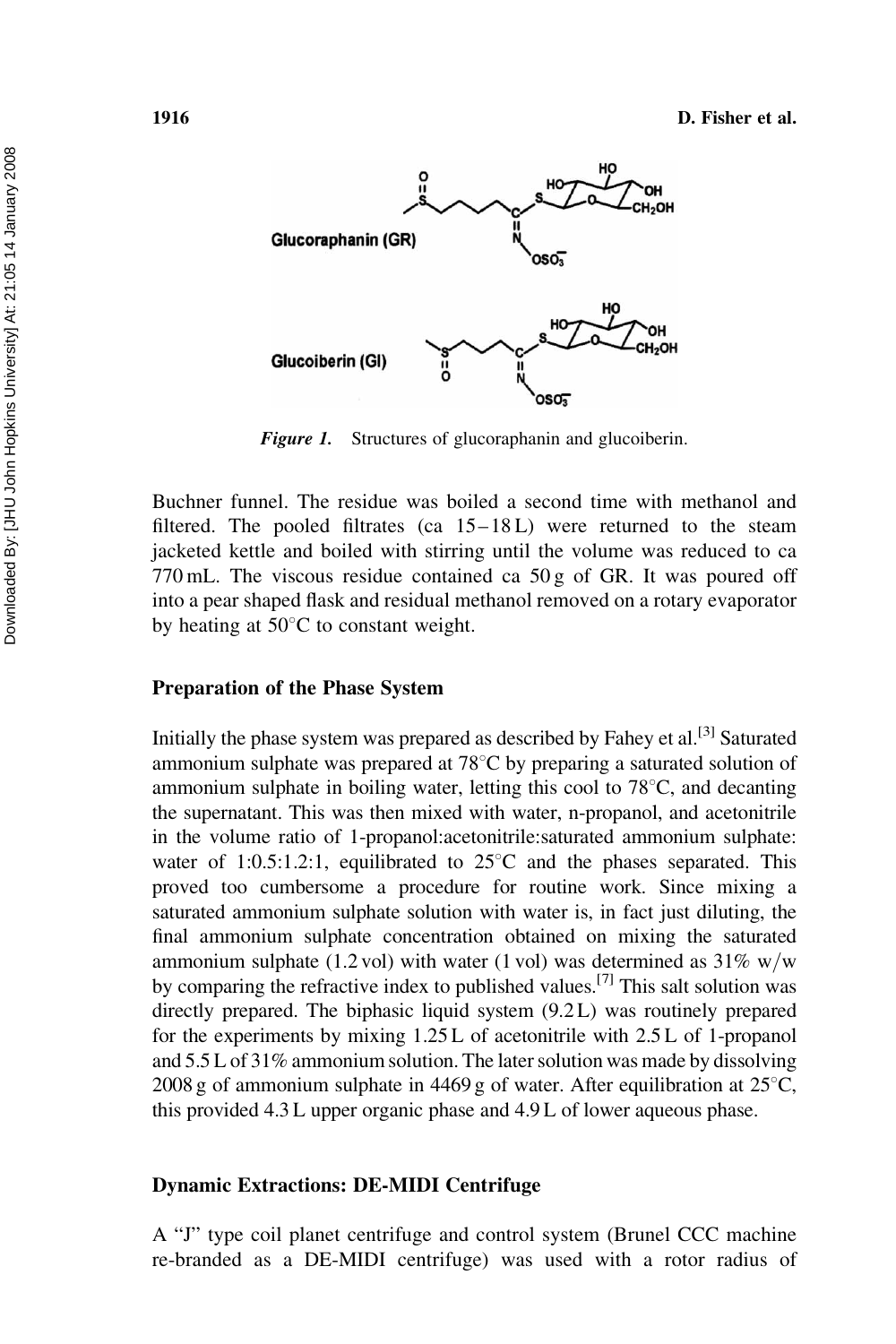#### Dynamic Extraction of Glucoraphanin 1917

110 mm as described elsewhere in detail.[8] A stainless steel coil (928 mL) was used (created by the linkage of the two bobbins, each 464 mL in volume), total length 90 m, bore 3.6 mm. Normal phase operation was used: the machine was filled with stationary aqueous (lower) phase and the mobile phase was the organic (upper) phase. Run conditions were typically 800 and 1200 rpm with flow rates in the range  $40-80$  mL/min. A UV detector was used at 235 nm.

#### HPLC Analysis for Glucoraphanin and Glucoiberin

Analysis of fractions for glucoraphanin (GR) content and purity was performed by HPLC using a  $3 \mu m$ ,  $100 \times 4.6$  mm polyhydroxyethyl asparamide hydrophilic interaction column (HILIC) manufactured by PolyLC, Columbia, USA using isocratic mobile phase 30 mM ammonium formate, 85% acetonitrile, pH 5.4, flow rate  $2 \text{ mL/min}$ , detection at  $235 \text{ nm}$ .<sup>[9]</sup>

#### RESULTS AND DISCUSSION

#### Extract 1

The concentrated methanol extract was loaded in both mobile phase and stationary phase under varying conditions of flow rate  $(40, 60, 80 \text{ mL/min})$ and rotational speed (800 and 1200 rpm). This led to a selection of a rotational speed of 1200 rpm and flow rate of 40 mL/min. Figure 2 shows a typical



**Figure 2.** Dynamic extraction chromatogram of Extract 1 prepared from broccoli seed. DE-MIDI centrifuge: normal phase operation with 1-propanol/acetonitrile/ ammonium sulphate; rotational speed 1200 rpm; flow rate 40 mL/min. GR—glucoraphanin; GI—glucoiberin.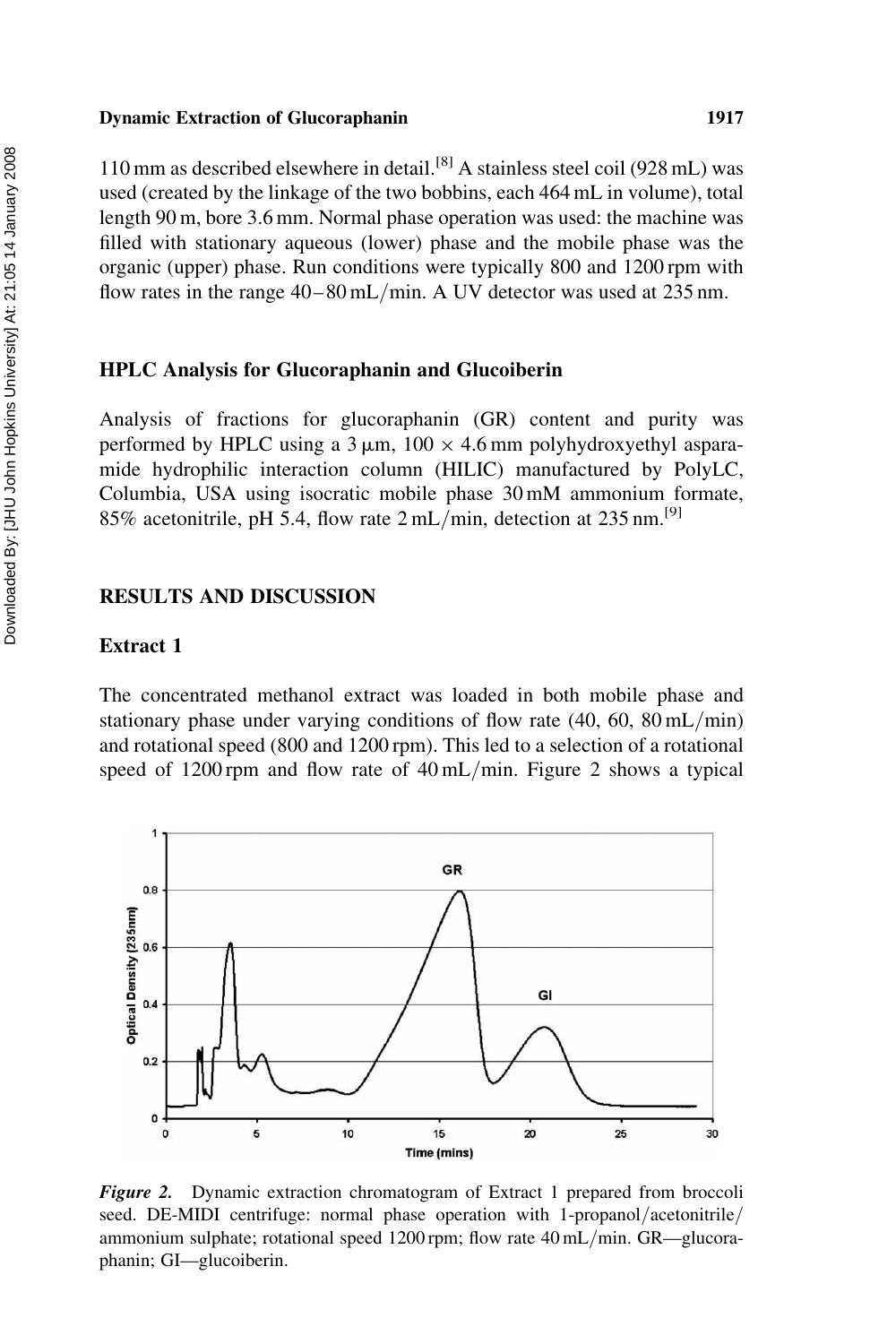chromatogram: the GR peak at 16 min is well separated from the glucoiberin (GI) peak at 21 min.

This was very similar to the separations achieved by Fahey et al.<sup>[2]</sup> but most important, the present separations were achieved within 30 min compared with the latter's 3 h separations on the Pharma-Tech instrument.

However, analysis of 20 mL fractions taken through the GR and GI peaks (Figure 3) revealed a co-eluting glucosinolate contaminant, which could be resolved from GR by HPLC. This contaminant was identified as methylbutyl glucosinolate (compounds 53, 54 or 55 in Table 1 of Fahey et al.<sup>[1]</sup>) by mass spectroscopy (J.W. Fahey, data not presented). This minor glucosinolate contaminant was also identified in the seed feedstock and was not an artifact of extraction or chromatography.

#### Extract 2

Rather than develop a new phase system to separate this contaminant from GR whilst maintaining the separation of GR from GI, an alternative seed source, confirmed to be free of methylbutyl glucosinolate, was identified. In addition, Extract 2 was a methanol extract, rather than a water extract, thus enabling us to avoid the need for spray-drying.

A loading mix of 5 g of methanolic syrup dissolved in 10 mL of the CCC phase system (ratio of stationary phase: mobile phase  $= 6:4$  as described by Fahey et al.<sup>[3]</sup>) was used. A loading study was performed by increasing the sample volume from 10 mL (ca 1% column volume) to 50 mL (ca 5% column volume; Figure 4).



Figure 3. The presence of a contaminant co-eluting with glucoraphanin. Dynamic extraction chromatogram of Extract 1 of broccoli seeds was performed on 10 mL  $(\sim)10\%$  column volume) of load mix (prepared as 25 g of syrup plus 50 mL stationary phase) on a DE-MIDI centrifuge: normal phase operation with 1-propanol:acetonitrile: ammonium sulphate; rotational speed 1200 rpm; flow rate 40 mL/min. HPLC analysis of fractions was used to identify methylbutyl glucosinolate (MBGS), GR, and GI.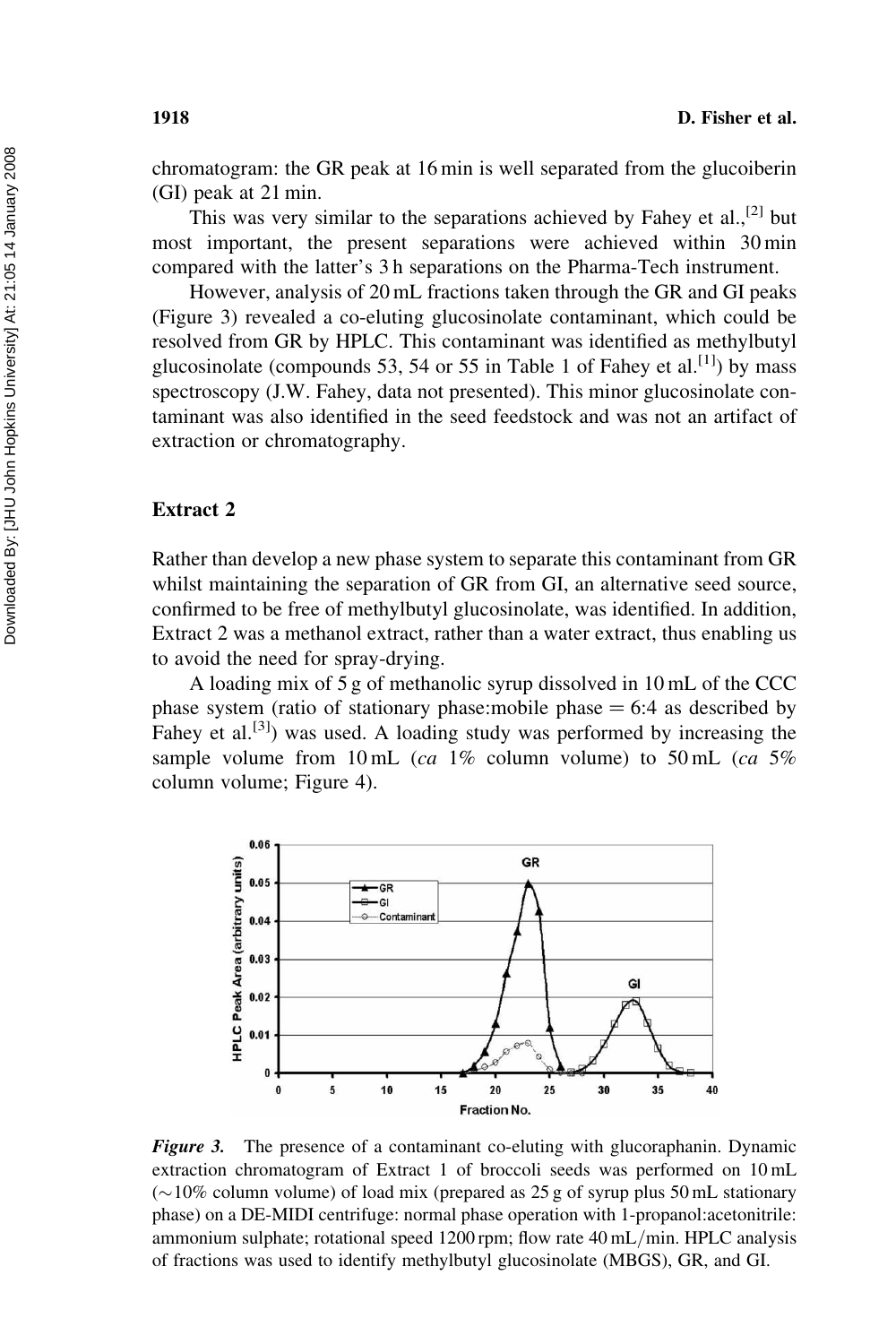

Figure 4. Effect of sample volume on the dynamic extraction separation efficiency of chromatograms. Sample volumes of broccoli seed Extract 2 ranging from 10 mL to  $50 \text{ mL}$  (1-5% of coil volume) were fractionated on a DE-MIDI centrifuge: normal phase operation with 1-propanol/acetonitrile/ammonium sulphate; rotational speed 1200 rpm; flow rate 40 mL/min.

A large amount of material eluted at the solvent front. The glucoraphanin peak was very broad and ramped, but nevertheless, HPLC analysis showed it to contain only glucoraphanin. There was no detectable GI in the GR peak, and none eluting after this peak. With increasing load, the large peak eluted later. This increase in the solvent front indicated that the retention of stationary phase was being progressively decreased. This was confirmed by measurement of stationary phase retention: Figure 5 shows that the percentage



Figure 5. Variation of stationary phase volume retention (Sf) with sample volume. Sample volumes of broccoli seed Extract 2 ranging from 10 mL to 50 mL  $(1-5\%$  of coil volume) were fractionated on a DE-MIDI centrifuge: normal phase operation with 1-propanol:acetonitrile:ammonium sulphate; rotational speed 1200 rpm; flow rate 40 mL/min.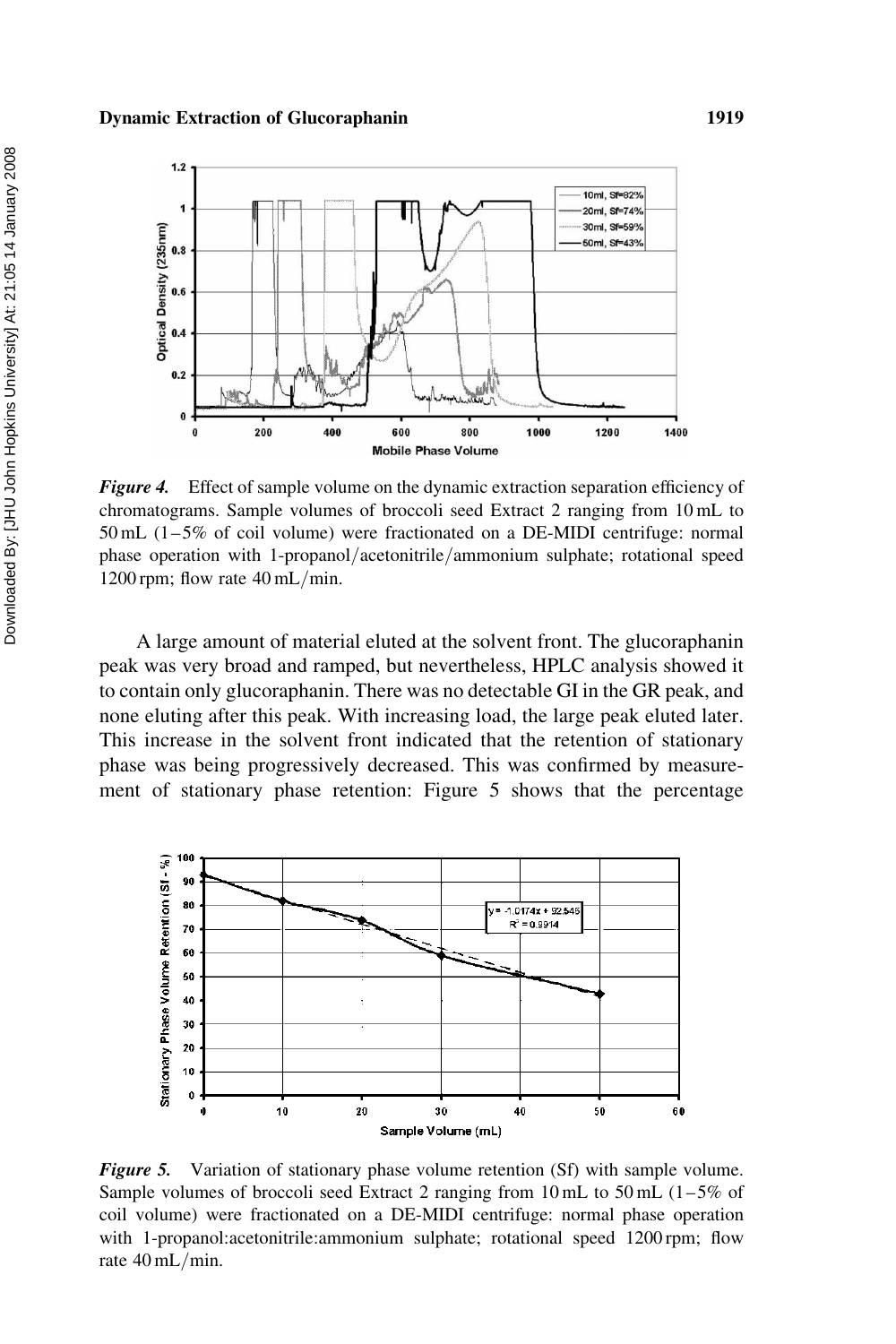retention of stationary phase volume reduced approximately linearly with the sample volume applied; by 50 mL ( $ca$  5% column volume) the retention (Sf) had fallen below 50%. We have considered that this might be due to a possible surfactant effect of the material in the early eluting peak.

A 30 mL load (ca 3% column volume) was selected for manufacturing runs. Figure 6 shows examples of 6 successive runs with an injection volume of 30 mL, plotted from the point of sample injection. There does not appear to be a significant baseline shift and any differences may be due to inconsistencies with the sample loaded, more than in the process itself. After the initial loss of stationary phase due to the surfactant effect of the first highly concentrated contaminant peak, there was very little stationary phase lost in the following runs.

## Comparison of Extract 1 with Extract 2: Influence of Seed Batches on CCC Behaviour

The flow optimisations were performed using Extract 1. It was found that flows could be increased up to  $80 \text{ mL/min}$ . CCC of Extracts 1 & 2, each with a loading volume of 10 mL (1% column volume), were compared (Figure 7). The solvent front eluted earlier for the first sample, maintaining a stationary phase volume retention of 90%. The extremely concentrated peak at the solvent front for Extract 2 had a surfactant effect on the phase system, resulting in significant loss of stationary phase and final stationary phase retention at pump-out of 82%. If continuing with Extract 1, a flow of 60 mL/min would thus have been ideal, but due to the surfactant effect



**Figure 6.** Six successive dynamic extraction chromatograms show the repeatability of the separations. Six-30 mL aliquots of broccoli seed Extract 2 (3% of column volume) were fractionated on a DE-MIDI centrifuge: normal phase operation with 1-propanol: acetonitrile:ammonium sulphate; rotational speed 1200 rpm; flow rate 40 mL/min.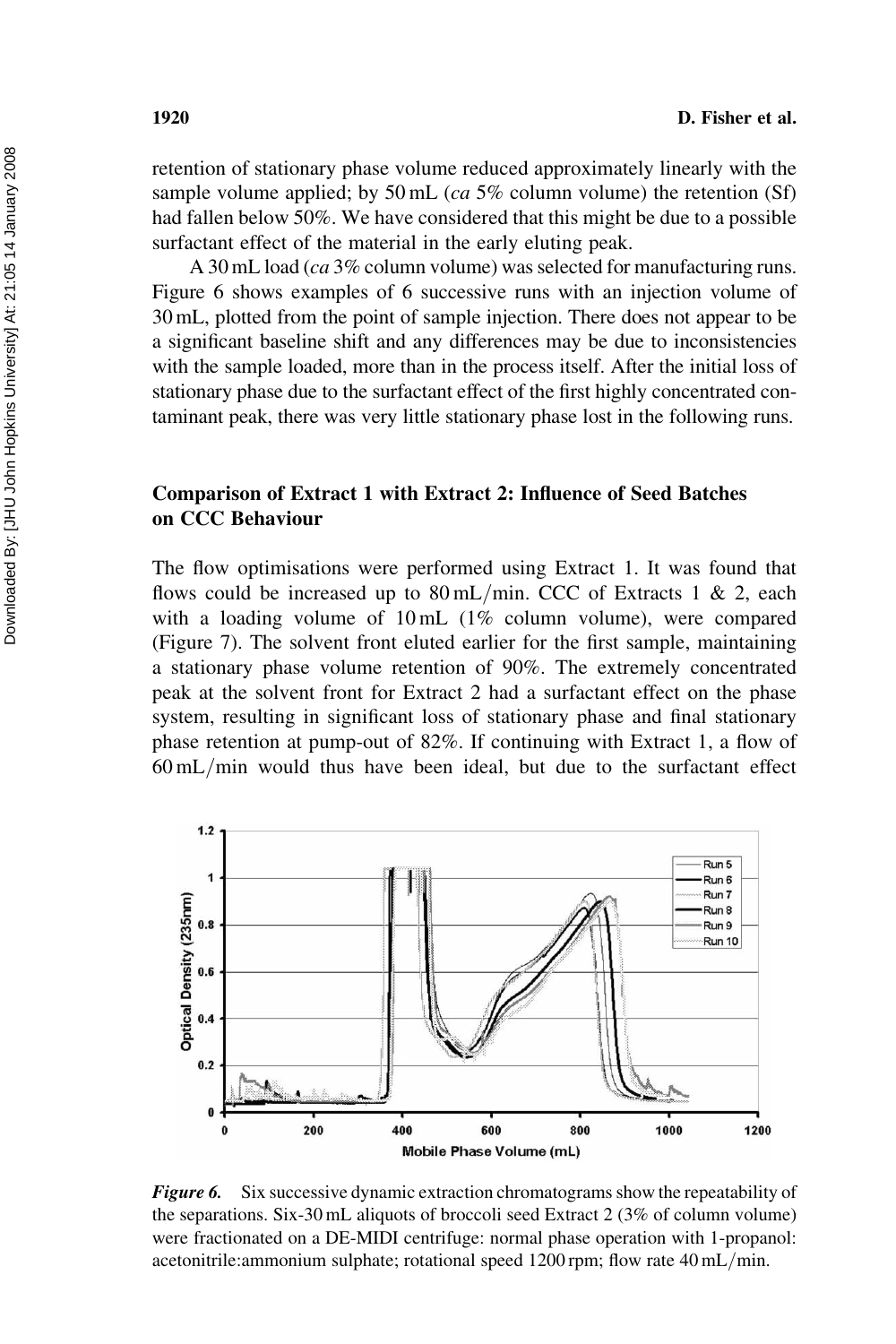#### Dynamic Extraction of Glucoraphanin 1921



Figure 7. Comparison of dynamic extraction chromatograms between broccoli seed Extracts 1 and 2 for otherwise identical conditions: DE-MIDI centrifuge, speed 1200 rpm, flow 40 mL/min., sample volume 10 mL, concentration 0.5 g extract plus 1 mL phase.

encountered with Extract 2, it was decided to maintain the flow at 40 mL/min to preserve retention.

#### Manufacturing Conditions and Results

Manufacturing conditions finally selected were to use a 30 mL load (3% column volume) of a  $\sim$  50% w/w preparation of the Extract 2 in phase system (ratio of stationary phase:mobile phase 6:4). Thirty-four runs were performed over 3 days, changing the stationary phase every 6 runs. The extract (589 g) was processed with an average load of 17 g per run (approximately 1.5 g of glucoraphanin per run).

The GR peaks were collected and confirmed to be of acceptable purity by HPLC. GR was recovered from the united fractions by rotary evaporation to dryness at  $50^{\circ}$ C, extraction with dry methanol, filtration, and solvent removal by rotary evaporation at  $50^{\circ}$ C. The overall yield from  $589 g$  of extract loaded was 52.6 g of a pale yellow powder (8.9%).

Analysis of this material by HPLC, UV-visible spectroscopy, myrosinase hydrolysis, and elemental analysis gave a glucoraphanin purity of greater than 98%.

### **CONCLUSIONS**

The technology developed at Johns Hopkins for purifying glucoraphanin was transferred to BIB and within 3 days a  $50\times$  scale up was demonstrated.